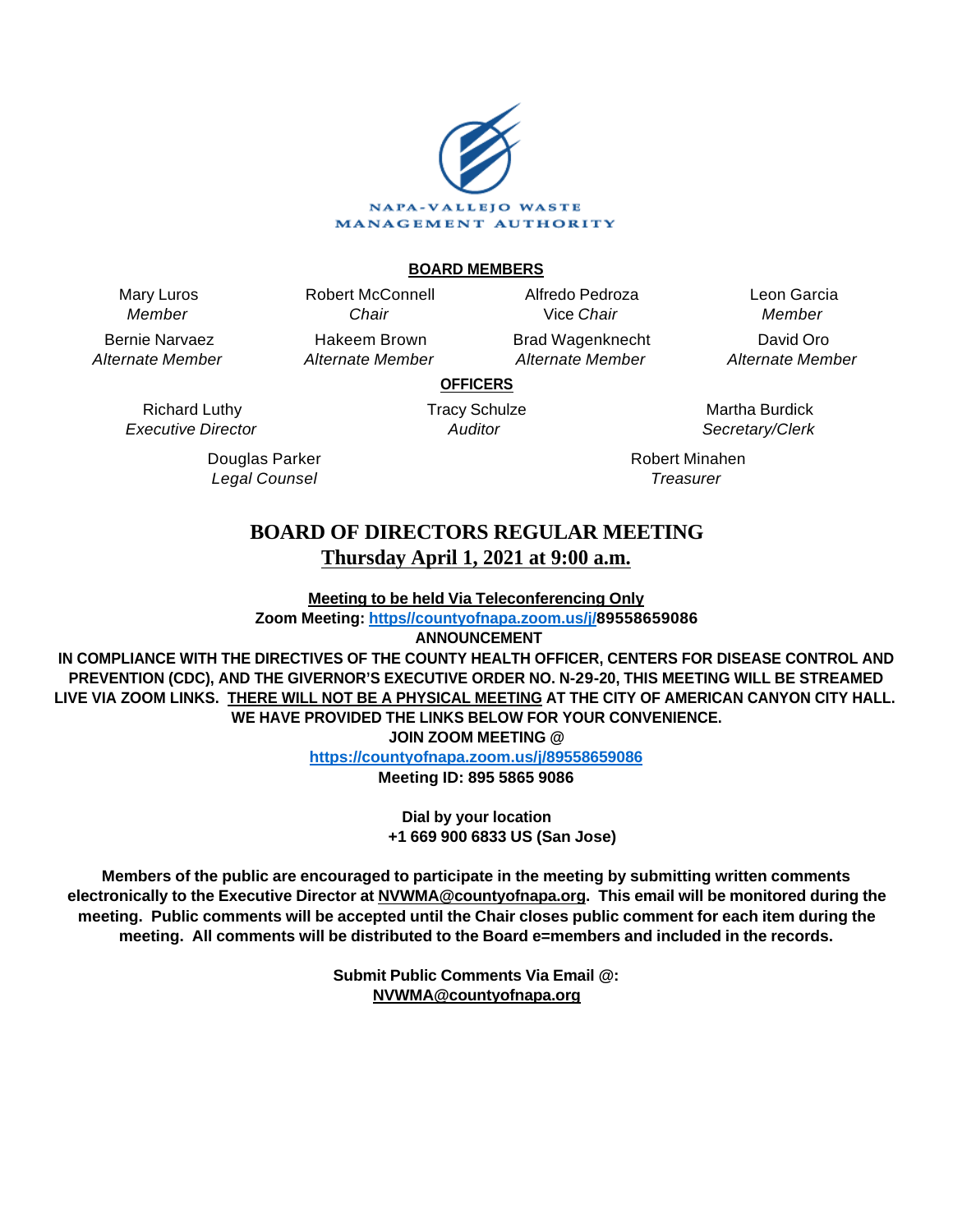#### **GENERAL INFORMATION**

The Napa-Vallejo Waste Management Authority meets the 1st Thursday of each month at 9:00 A.M. at 4381 Broadway Street, Suite 201, American Canyon, California 94503. The meeting room is wheelchair accessible. Requests for disability related modifications or accommodations, aids or services may be made no less than 72 hours prior to the meeting date by contacting 707 253-4471.

The Agenda is divided into two sections:

**CONSENT ITEMS:** These matters typically include routine financial or administrative actions, as well as final adoption of ordinances that cannot be both introduced and adopted at the same meeting. Any item on the CONSENT CALENDAR will be discussed separately at the request of any person. CONSENT CALENDAR items are usually approved with a single motion.

**ADMINISTRATIVE ITEMS:** These items include significant policy and administrative actions, and are classified by program areas. Immediately after approval of the CONSENT CALENDAR, ADMINISTRATIVE ITEMS will be considered.

All materials relating to an agenda item for an open session of a regular meeting of the Napa-Vallejo Waste Management Authority which are provided to a majority or all of the members of the Board by Board members, staff or the public within 72 hours of, but prior to the meeting, will be available for public inspection, at the time of such distribution, in the office of Auditor Controller, 1195 Third Street, Suite B-10, Napa CA 94559, Monday through Friday between the hours of 8:00 a.m. and 5:00 p.m., except for County holidays. Materials distributed to a majority or all of the members of the Board at the meeting will be available for public inspection at the public meeting if prepared by the members of the Board or Napa Vallejo Waste Management staff, and after the public meeting if prepared by some other person. Availability of materials related to agenda items for public inspection does not include materials which are exempt from public disclosure under Government Code sections 6253.5, 6254, 6254.3, 6254.7, 6254.15, 6254.16, or 6254.22.

**ANY MEMBER OF THE AUDIENCE DESIRING TO ADDRESS THE BOARD ON A MATTER ON THE AGENDA**, please proceed to the rostrum and, after receiving recognition from the Chair, give your name and your comments or questions. In order that all interested parties have an opportunity to speak, please be brief and limit your comments to the specific subject under discussion. Time limitations shall be at the discretion of the Chair or Board.

#### **AGENDA AVAILABLE ONLINE AT** www.countyofnapa.org

- **1. CALL TO ORDER**
- **2. ROLL CALL**
- **3. PLEDGE OF ALLEGIANCE**

#### **4. PUBLIC COMMENT**

In this time period, anyone who wishes to speak to the Authority Board of Directors regarding any subject over which the Board has jurisdiction, that is not on the agenda, or to request consideration to place an item on a future Board agenda, may do so at this time. Individuals will be limited to a three minute presentation. The Board of Directors will take no action as a result of any item presented at this time.

#### **5. PRESENTATIONS AND COMMENDATIONS**

# **6. APPROVAL OF MINUTES**

**A. APPROVAL OF MINUTES**REQUESTED ACTION: Approval of Board Minutes for the March 4, 2021 Regular Meeting.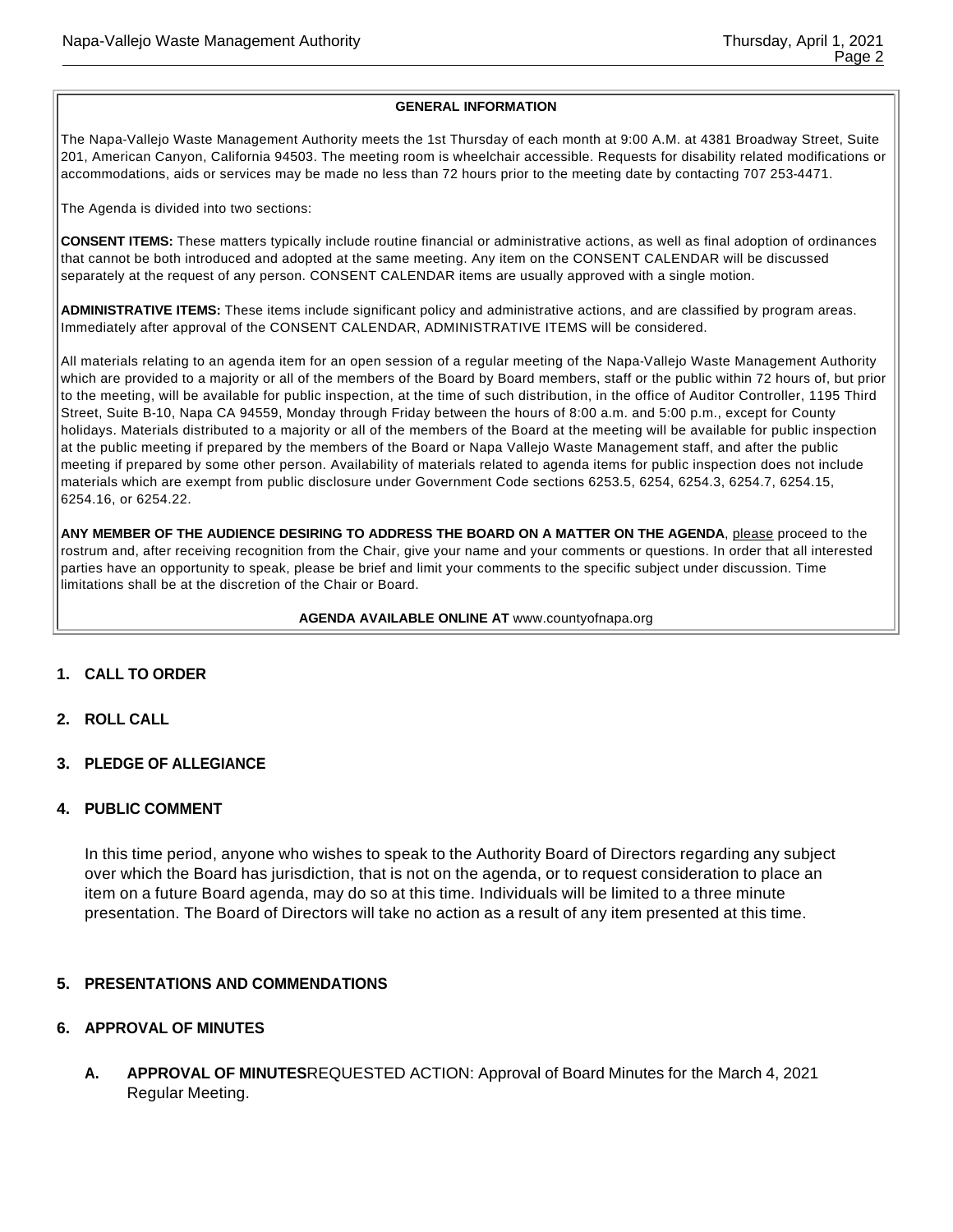# **7. CONSENT ITEMS**

# **A. NAPA-VALLEJO WASTE MANAGEMENT QUARTERLY INTERNAL AUDIT**

REQUESTED ACTION: Executive Director requests acceptance of Napa-Vallejo Waste Management Authority - Internal Audit Report for the quarter ended December 31,2020.

# **B. FINANCIAL REPORTS**

REQUESTED ACTION: Staff requests acceptance of the Authority's FY 2021 1st and 2nd Quarter financial statements (July 1, 2020 to December 31, 2020).

# **C. DETERMINATION OF MEMBERS' CALENDAR YEAR'S WASTE QUANTITIES**

REQUESTED ACTION: Approval of the Determination of the Members' 2020 Calendar Year Waste Quantities used to set the next Fiscal Year's weighted voting, as set forth in Section 8.3(c) of the Authority's Joint Powers Formation Agreement.

# **8. ADMINISTRATIVE ITEMS**

# **A. PROPOSED FISCAL YEAR 2021/2022 BUDGET STUDY SESSION** DISCUSSION AND POSSIBLE ACTION ON THE FOLLOWING:

- 1. Revenue Projections and Operations Budget; and
- 2. Operating and Capital Reserves; and
- 3. Capital Improvement Budget

# **B. EXECUTIVE DIRECTOR'S REPORT**

DISCUSSION ITEM: Executive Director to report on Authority related activities.

# **9. FACILITIES BUSINESS ITEMS**

# **10. OTHER BUSINESS ITEMS**

# **A. REPORTS FROM JURISDICTIONS**

DISCUSSION ITEM: Reports of current information relevant to the Authority by the member jurisdictions:

- i. Vallejo: Robert McConnell
- ii. Napa City: Mary Luros
- iii. Napa County: Alfredo Pedroza
- iv. American Canyon: Leon Garcia

# **B. FUTURE AGENDA ITEMS**

DISCUSSION ITEM: Discussion of any items Board members may wish to have addressed at a future meeting date.